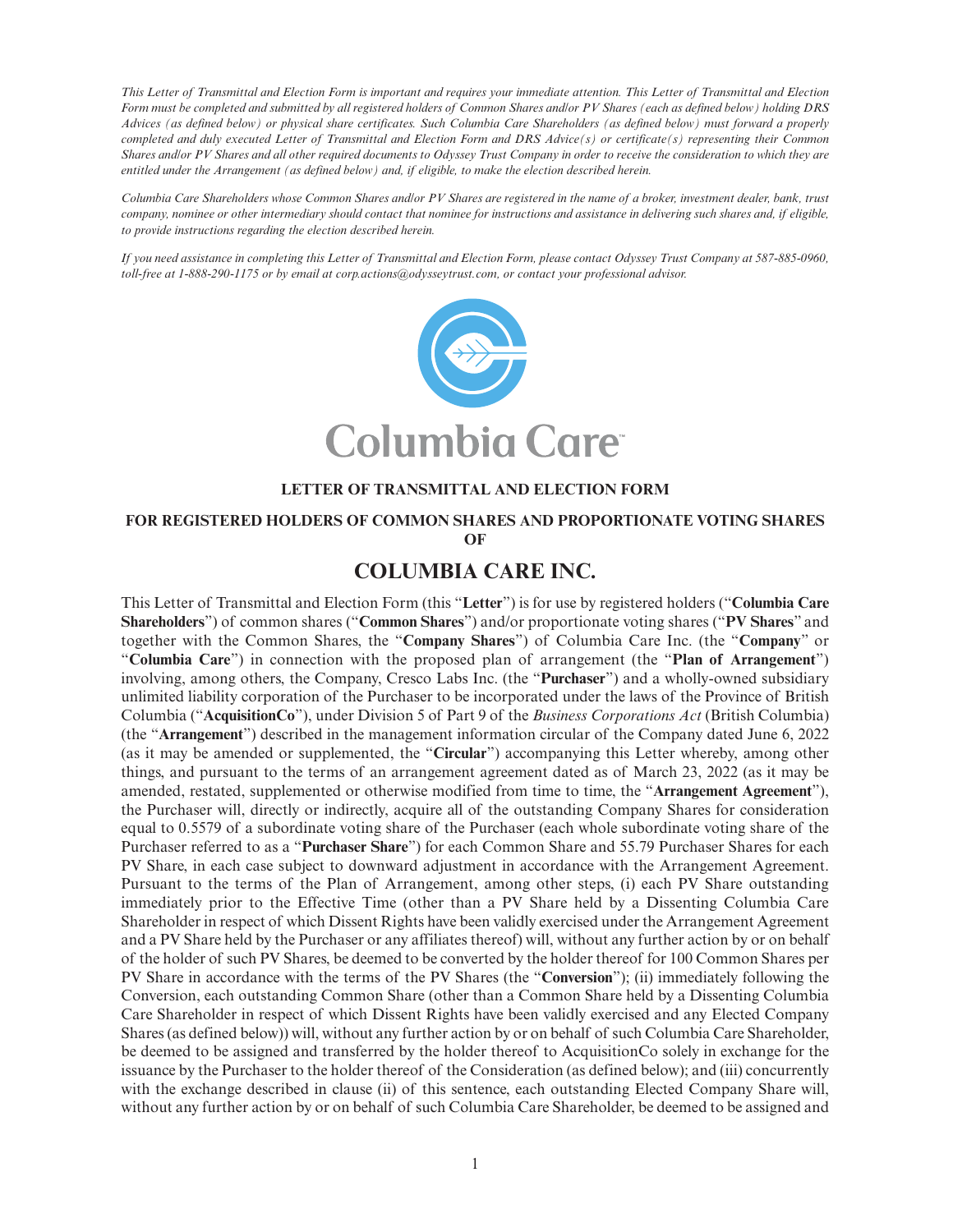transferred by the holder thereof to the Purchaser solely in exchange for the issuance by the Purchaser to the holder of the Consideration.

Capitalized terms used but not defined in this Letter that are defined in the Circular have the respective meanings set out in the Circular. **You are encouraged to carefully review the Circular in its entirety before completing this Letter. A copy of the Circular is available under the Company's corporate profile on SEDAR at www.sedar.com.**

**IN THIS LETTER, "ELECTION DEADLINE" MEANS 5:00 P.M. (TORONTO TIME) AT THE PLACE OF DEPOSIT ON THE DATE TO BE SPECIFIED BY COLUMBIA CARE IN A PRESS RELEASE TO BE DISSEMINATED THROUGH NATIONALLY RECOGNIZED WIRE SERVICES IN CANADA AND THE UNITED STATES AND WILL BE AVAILABLE UNDER THE COMPANY'S PROFILE ON SEDAR, AT LEAST SIX (6) BUSINESS DAYS PRIOR TO THE ELECTION DEADLINE.**

## **PRIOR TO THE ELECTION DEADLINE, CERTAIN HOLDERS OF COMPANY SHARES WILL BE ELIGIBLE TO MAKE AN ELECTION THAT MAY PERMIT THE DISPOSITION OF SUCH COMPANY SHARES TO OCCUR ON A TAX-DEFERRED BASIS FOR CANADIAN INCOME TAX PURPOSES. SUCH ELECTION IS DESCRIBED IN BOX H OF THIS LETTER AND IN THE CIRCULAR AND HOLDERS OF COMPANY SHARES SHOULD CAREFULLY REVIEW SUCH INFORMATION AND CONSIDER SEEKING PROFESSIONAL ADVICE REGARDING THE AVILABILITY AND EFFECT OF MAKING SUCH ELECTION.**

In no event shall any fractional Purchaser Shares be issued under the Plan of Arrangement. Where the aggregate number of Purchaser Shares to be issued to a Columbia Care Shareholder as consideration under the Plan of Arrangement would result in a fraction of a Purchaser Share being issuable, then the number of Purchaser Shares to be issued to such former Columbia Care Shareholder will be rounded down to the closest whole number and, in lieu of the issuance of a fractional Purchaser Share thereof, the Purchaser will pay to each such holder a cash payment (rounded down to the nearest cent) based on a price per Purchaser Share equal to CAD\$7.4296 (such cash payment, the "**Cash Consideration**", and together with the Purchaser Shares issuable to a Columbia Care Shareholder, the "**Consideration**").

Notwithstanding the foregoing, in accordance with the Arrangement Agreement, the Company, the Purchaser and the Depositary (as defined below) will be entitled to deduct and withhold from any consideration payable or otherwise deliverable under the Arrangement to a Columbia Care Shareholder, such amounts as the Company, the Purchaser or the Depositary (as applicable), acting reasonably, may be permitted or required to deduct or withhold therefrom under any provision of applicable Laws in respect of Taxes. To the extent that amounts are so withheld, such amounts will be treated for all purposes of the Arrangement as having been paid to the Person to whom such amounts would otherwise have been paid, provided that such amounts are actually remitted to the appropriate taxing authority.

The Arrangement is subject to, among other things, the approval by Columbia Care Shareholders at a special meeting of the Columbia Care Shareholders scheduled to be held on July 8, 2022 (as the same may be postponed or adjourned, the "**Meeting**") and, if approved, the Arrangement is currently expected to be completed in the fourth quarter of 2022. Columbia Care Shareholders should refer to the Circular for more information regarding the expected timing for completion of the Arrangement.

**COMPLETION OF THE ARRANGEMENT IS SUBJECT TO THE SATISFACTION OR WAIVER OF CERTAIN CONDITIONS. BECAUSE THE ARRANGEMENT IS SUBJECT TO A NUMBER OF CONDITIONS, SOME OF WHICH ARE BEYOND THE COMPANY'S AND/OR THE PURCHASER'S CONTROL, THERE CAN BE NO ASSURANCE THAT THE ARRANGEMENT WILL BE COMPLETED AND, IF COMPLETED, THE EXACT TIMING OF IMPLEMENTATION OF THE ARRANGEMENT CANNOT BE PREDICTED WITH CERTAINTY AND IS NOT CURRENTLY KNOWN. NO PAYMENT OF ANY CONSIDERATION WILL BE MADE PRIOR TO THE COMPLETION OF THE ARRANGEMENT.**

Upon completion of the Arrangement, among other things, the Company Shares not owned by the Purchaser or any affiliates thereof will be transferred to the Purchaser or AcquisitionCo, as applicable, and Columbia Care Shareholders (other than the Purchaser, AcquisitionCo and the Dissenting Columbia Care Shareholders, as applicable) will be entitled to receive the Consideration for each Common Share and/or PV Share held. In order to receive such Consideration, this Letter, properly completed and duly executed, together with any other documents as may be required, must accompany all certificates or Direct Registration System advices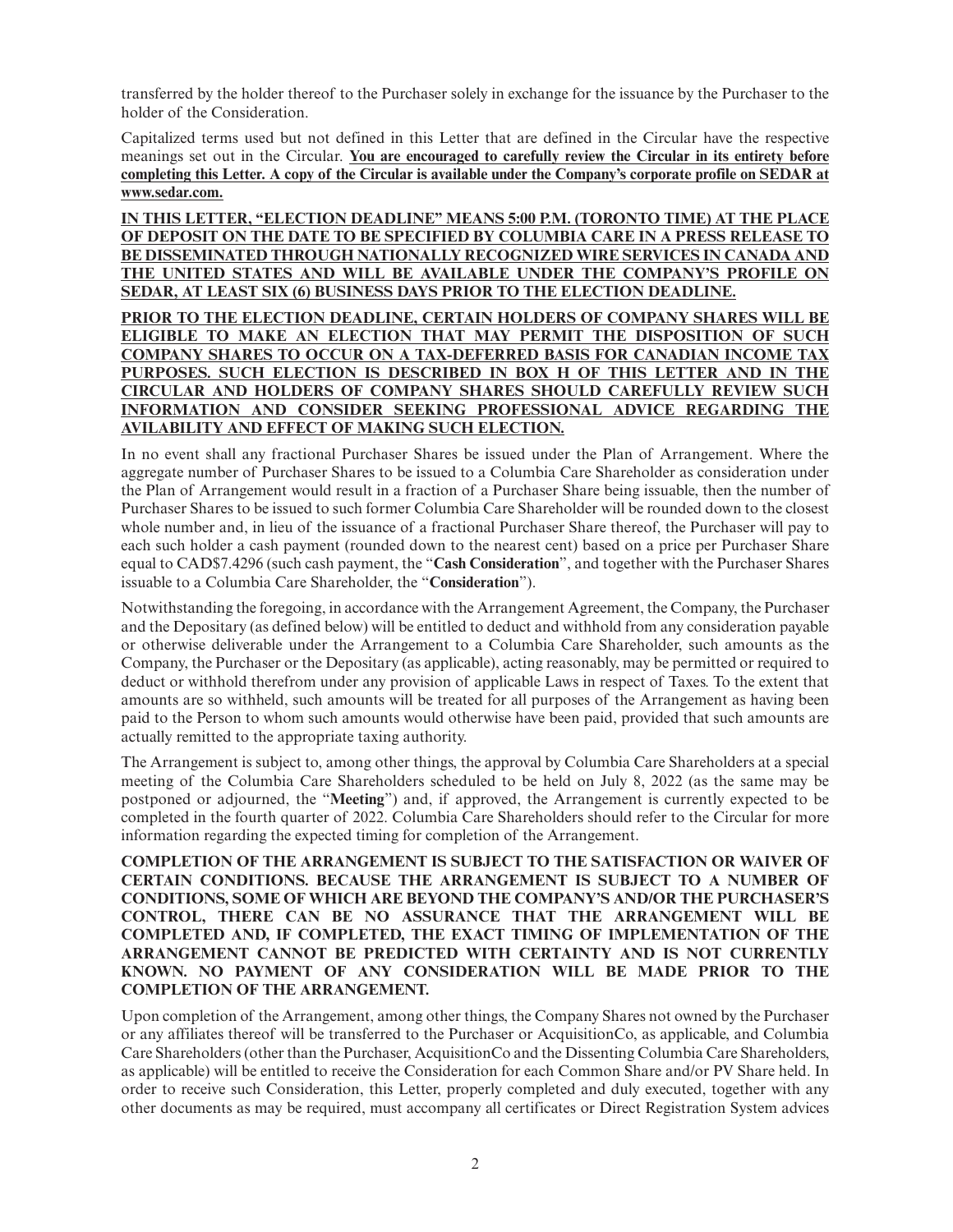("**DRS Advices**") representing Common Shares and/or PV Shares deposited pursuant to the Arrangement. Such materials should be delivered in person or by courier or sent by registered mail to Odyssey Trust Company (the "**Depositary**") at the following address:

# **By Mail, by Hand or by Courier ODYSSEY TRUST COMPANY 67 Yonge Street, Suite 702 Toronto, Ontario M5E 1J8 Attention: Corporate Actions**

#### **Delivery of this Letter to any other address other than as set forth above will not constitute a valid delivery.**

Upon surrender to the Depositary for cancellation of a certificate(s) or DRS Advice(s) which immediately prior to the Effective Time represented one or more Company Shares, together with this Letter and such additional documents and instruments duly executed and completed as the Depositary may reasonably require, the Columbia Care Shareholder of such surrendered certificate(s) or DRS Advice(s) will be entitled to receive in exchange therefor, and the Depositary will deliver to such Columbia Care Shareholder as soon as practicable after the Effective Time, the certificate(s) or DRS Advice(s) representing the Purchaser Shares which such Columbia Care Shareholder is entitled to receive in accordance with the Plan of Arrangement, less any amounts withheld pursuant to the Plan of Arrangement, and the certificate(s) or DRS Advice(s) representing Company Shares so surrendered will forthwith be cancelled. Until surrendered, each certificate or DRS Advice which immediately prior to the Effective Time represented a Company Share will be deemed after the Effective Time to represent only the right to receive upon the surrender of such certificate or DRS Advice the applicable Consideration in lieu of such certificate or DRS Advice representing one or more Company Shares, less any amounts withheld pursuant to the Plan of Arrangement.

**PLEASE CAREFULLY READ THE CIRCULAR AND THE INSTRUCTIONS SET OUT BELOW BEFORE COMPLETING THIS LETTER.** In particular, reference is made to the headings in the Circular entitled "*Certain Canadian Federal Income Tax Considerations for Shareholders*" and "*Material U.S. Federal Income Tax Considerations for Shareholders*".

**REGISTERED COLUMBIA CARE SHAREHOLDERS WHO DO NOT FORWARD A PROPERLY COMPLETED AND DULY EXECUTED LETTER AND CERTIFICATES OR DRS ADVICES REPRESENTING THEIR COMMON SHARES AND/OR PV SHARES AND ALL OTHER REQUIRED DOCUMENTS TO THE DEPOSITARY ON OR BEFORE THE SECOND (2ND) ANNIVERSARY OF THE EFFECTIVE DATE WILL LOSE THEIR RIGHT TO RECEIVE ANY CONSIDERATION FOR THEIR COMMON SHARES AND/OR PV SHARES AND ANY CLAIM OR INTEREST OF ANY KIND OR NATURE AGAINST THE PURCHASER OR THE COMPANY. ON SUCH DATE, ALL CONSIDERATION TO WHICH SUCH FORMER COLUMBIA CARE SHAREHOLDER WAS ENTITLED WILL BE DEEMED TO HAVE BEEN SURRENDERED TO THE PURCHASER AND WILL BE DELIVERED BY THE DEPOSITARY TO THE PURCHASER OR AS DIRECTED BY THE PURCHASER.**

**This Letter is for use by registered Columbia Care Shareholders only and is not to be used by beneficial Columbia Care Shareholders. A beneficial Columbia Care Shareholder does not have Company Shares registered in its name; rather such Company Shares are registered in the name of a broker, investment dealer, bank, trust company, nominee or other intermediary (each, an "Intermediary") through which it purchased the shares or in the name of a clearing agency (such as CDS Clearing and Depository Services Inc.) of which the Intermediary is a participant. If you are a beneficial Columbia Care Shareholder, you should contact your Intermediary for instructions and assistance in receiving the Purchaser Shares and, if eligible, making the election described herein.**

**Please note that the delivery of this Letter does not constitute a vote FOR the Arrangement Resolution or any other matters to be considered at the Meeting. To exercise your right to vote at the Meeting, you must attend the Meeting virtually or complete and return the form of proxy that accompanied the Circular to Odyssey Trust Company, Columbia Care's transfer agent, no later than July 6, 2022 at 10:00 a.m. (Toronto time) or, if the Meeting is adjourned or postponed, no later than 48 hours (excluding Saturdays, Sundays and holidays in the Province of Ontario) before any adjourned or postponed Meeting**.

See the section entitled "*General Proxy Information*" in the Circular.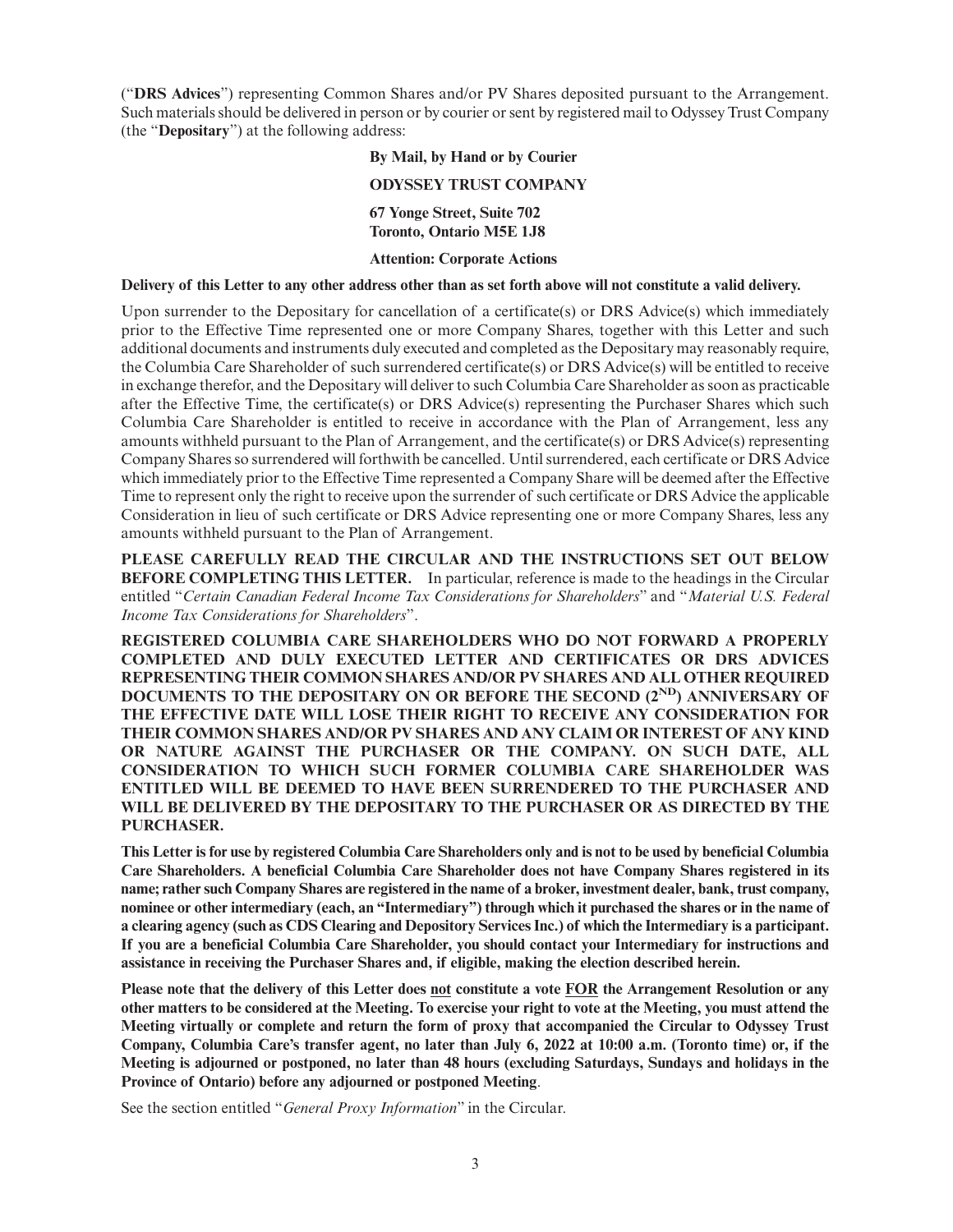#### **DIRECTION**

#### **TO: ODYSSEY TRUST COMPANY, at its address set out below**

#### **AND TO: CRESCO LABS INC.**

#### **AND TO: COLUMBIA CARE INC.**

The undersigned hereby deposits with you, in connection with the Arrangement, the following certificate(s) or DRS Advice(s) representing Common Shares and/or PV Shares, details of which are as follows:

| <b>CERTIFICATE</b><br><b>NUMBER</b> /<br><b>DRS HOLDER</b><br><b>ACCOUNT</b><br><b>NUMBER(S)</b> | <b>NUMBER OF SHARES</b> | <b>TYPE OF SHARES</b><br><b>(COMMON SHARES)</b><br><b>OR PV SHARES)</b> | NAME AND ADDRESS OF REGISTERED HOLDER(S) |
|--------------------------------------------------------------------------------------------------|-------------------------|-------------------------------------------------------------------------|------------------------------------------|
|                                                                                                  |                         |                                                                         |                                          |
|                                                                                                  |                         |                                                                         |                                          |
|                                                                                                  |                         |                                                                         |                                          |

**Notes:**

(1) Please make one entry in the table for each certificate or DRS Advice held.

(2) If space is insufficient, please attach a separate schedule to this Letter.

(3) The total of the numbers filled in above must equal the total number of Common Shares and/or PV Shares represented by the certificates(s) and/or DRS Advice(s) enclosed with this Letter.

It is understood that: (i) upon receipt by the Depositary of this properly completed and duly executed Letter and of the certificate(s) or DRS Advice(s) representing the Common Shares and/or PV Shares deposited herewith (the "**Deposited Shares**"); and (ii) following the Effective Date, the certificate(s) or DRS Advice(s) representing the Deposited Shares will forthwith be cancelled and the Depositary will deliver to the undersigned, in accordance with the issuance and delivery instructions provided in Box A and Box B below if applicable: (A) a certificate or DRS Advice representing the Purchaser Shares that the undersigned is entitled to receive, if any, under the Arrangement or to hold such certificate or DRS Advice for pick-up in accordance with the instructions set out in Box C below; and (B) a cheque for the amount of cash that the undersigned is entitled to receive, if any, under the Arrangement or hold such cheque for pick-up in accordance with the instructions set out in Box C below.

The undersigned authorizes and directs the Depositary to issue DRS Advice(s) or certificate(s) representing Purchaser Shares to which the undersigned is entitled as indicated below and to mail such DRS Advice(s) or certificate(s) to the address indicated below or, if no instructions are given, in the name and to the address if any, of the undersigned as appears on the applicable share register of the Company.

Notwithstanding the provisions of the Arrangement and this Letter, certificates or DRS Advices in payment of Company Shares deposited pursuant to the Arrangement will not be mailed if the Purchaser determines that delivery thereof by mail may be delayed. Persons entitled to certificates or DRS Advices and other relevant documents which are not mailed for the foregoing reason may take delivery thereof at the office of the Depositary at which the deposited certificates or DRS Advices representing Company Shares in respect of which certificates or DRS Advices are being issued were originally deposited upon application to the Depositary, until such time as the Purchaser has determined that delivery by mail will no longer be delayed. Certificates or DRS Advices and other relevant documents not mailed for the foregoing reason will be conclusively deemed to have been delivered on the first day upon which they are available for delivery at the office of the Depositary at which the Company Shares were deposited and payment for those Company Shares shall be deemed to have been immediately made upon such deposit.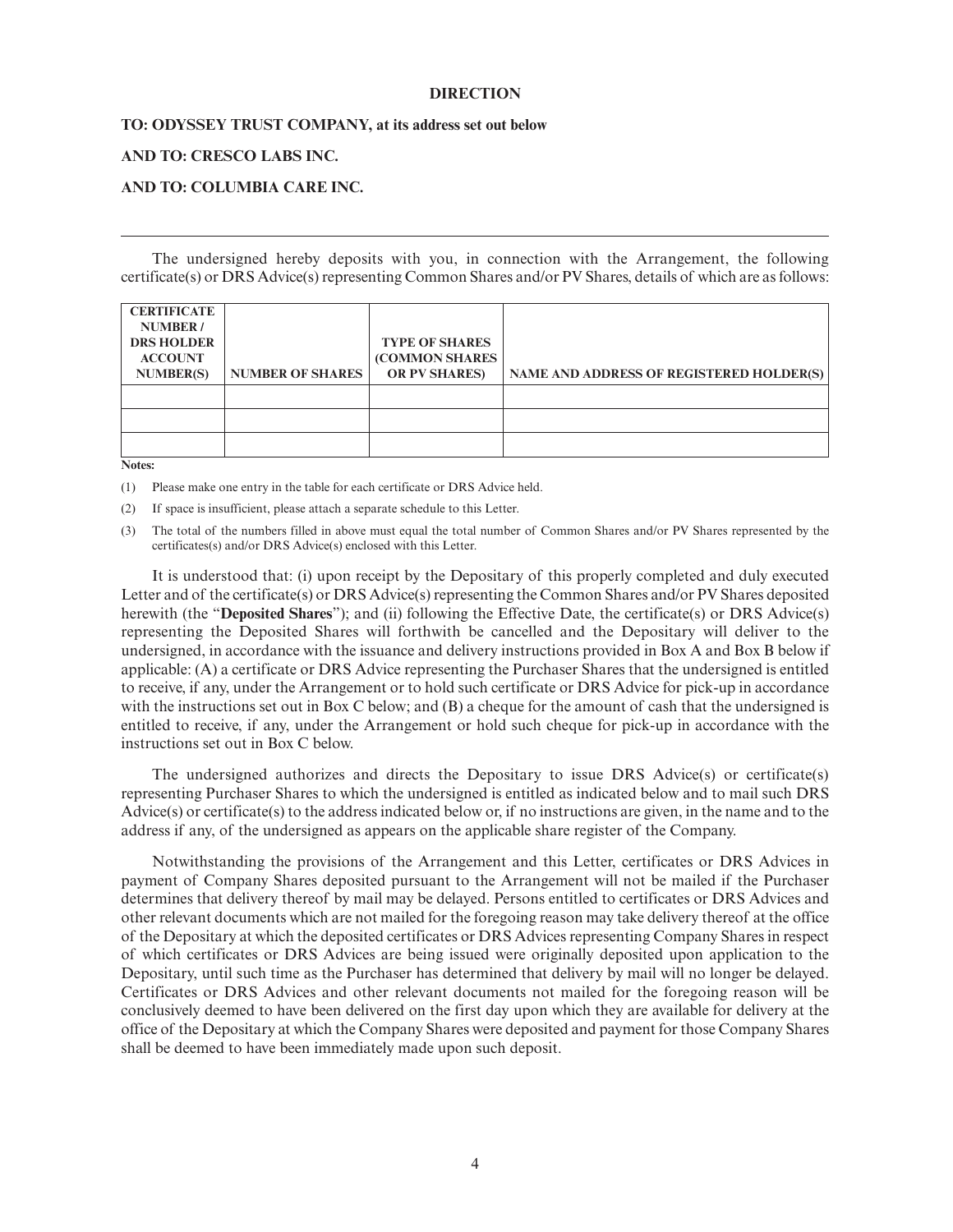#### **BOX A REGISTRATION AND DELIVERY INSTRUCTIONS**

To be completed ONLY if the DRS Advice(s) representing Purchaser Shares is/are to be registered in a different name or address from the registered holder of the Deposited Shares:

(Name)

(Street Address and Number)

(City and Province or State)

(Postal (Zip) Code and Country)

(Telephone — Business Hours)

# **BOX B**

#### **SPECIAL DELIVERY INSTRUCTIONS**

To be completed ONLY if the Purchaser Shares to which the undersigned are entitled to under the Arrangement are to be sent to someone other than the registered holder of the Deposited Shares or to an address other than the address shown in Box A.

(Name)

(Street Address and Number)

(City and Province or State)

(Postal (Zip) Code and Country)

(Telephone — Business Hours)

**BOX C — SPECIAL INSTRUCTIONS**

□ Please issue physical share certificate instead of DRS Advice (a DRS Advice will be issued by default)

Hold for pick-up at the office of the Depositary where the Common Shares and/or PV Shares were deposited

# **BOX D**

#### **SIGNATURE GUARANTEE**

*Signature guaranteed by (if required under Instruction 3):*

(Authorized Signature)

(Name of Guarantor)

(Address)

(Telephone — Business Hours)

**BOX E SIGNATURE** Dated:

(Signature of Columbia Care Shareholder or Authorized Representative)

(Signature of any joint Columbia Care Shareholder)

(Name of Columbia Care Shareholder(s))

(Name of Authorized Representative)

(Email Delivery Address for DRS Advice(s))<sup>1</sup>

**If the signature is by a trustee, executor, administrator, guardian, attorney-in-fact, agent, officer of a corporation or any other person acting in a fiduciary or representative capacity, proof of signing authority dated within 6 months is required. See instruction 4 for more details.**

*PLEASE CLEARLY PRINT OR TYPE WHERE REQUIRED ABOVE*

<sup>1</sup> By providing their email address, the undersigned consents to electronic delivery by the Depositary.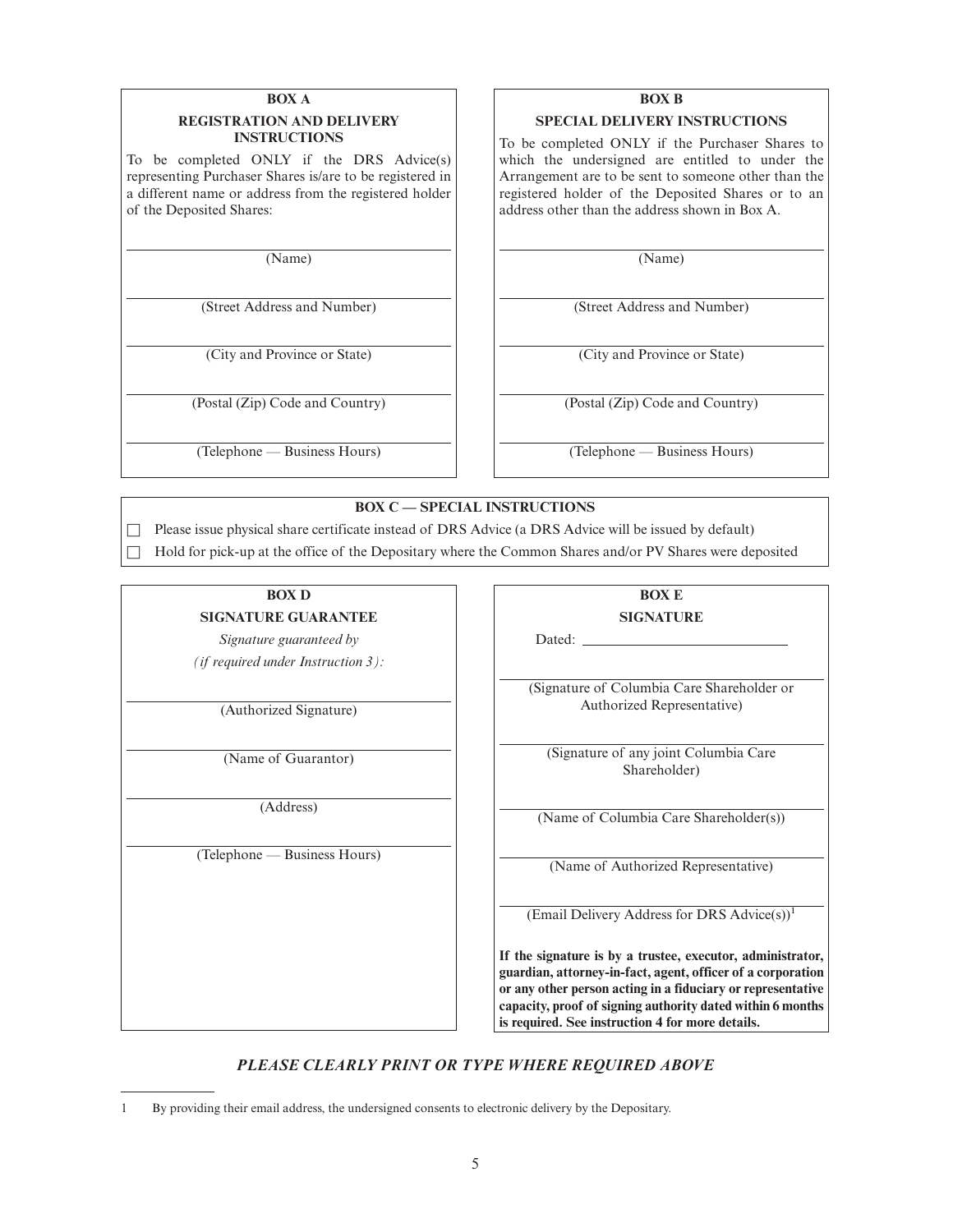# **BOX F**

# **RESIDENCY DECLARATION**

# **ALL REGISTERED COLUMBIA CARE SHAREHOLDERS ARE REQUIRED TO COMPLETE A RESIDENCY DECLARATION. FAILURE TO COMPLETE A RESIDENCY DECLARATION MAY RESULT IN A DELAY IN YOUR PAYMENT.**

The undersigned represents that:

☐ The beneficial owner of the Common Shares and/or PV Shares deposited herewith is a U.S. Columbia Care Shareholder

 $\Box$  The beneficial owner of the Common Shares and/or PV Shares deposited herewith is not a U.S. Columbia Care Shareholder

A "U.S. Columbia Care Shareholder" is any Columbia Care Shareholder who is either (i) providing an address in Box "A" that is located within the United States or any territory or possession thereof, or (ii) a "U.S. Holder" as defined in Instruction 8 below. If you are a U.S. Holder or acting on behalf of a U.S. Holder, then in order to avoid backup withholding of U.S. federal income tax you must provide a complete IRS Form W-9 (enclosed) below or otherwise provide certification that the U.S. Holder is exempt from U.S. federal backup withholding, as provided in Instruction 9 below. If (a) you are a U.S. Columbia Care Shareholder, you are not a U.S. Holder as defined in (ii) above, but you provide an address that is located within the United States, or (b) you are not a U.S. Columbia Care Shareholder, you must complete an appropriate IRS Form W-8.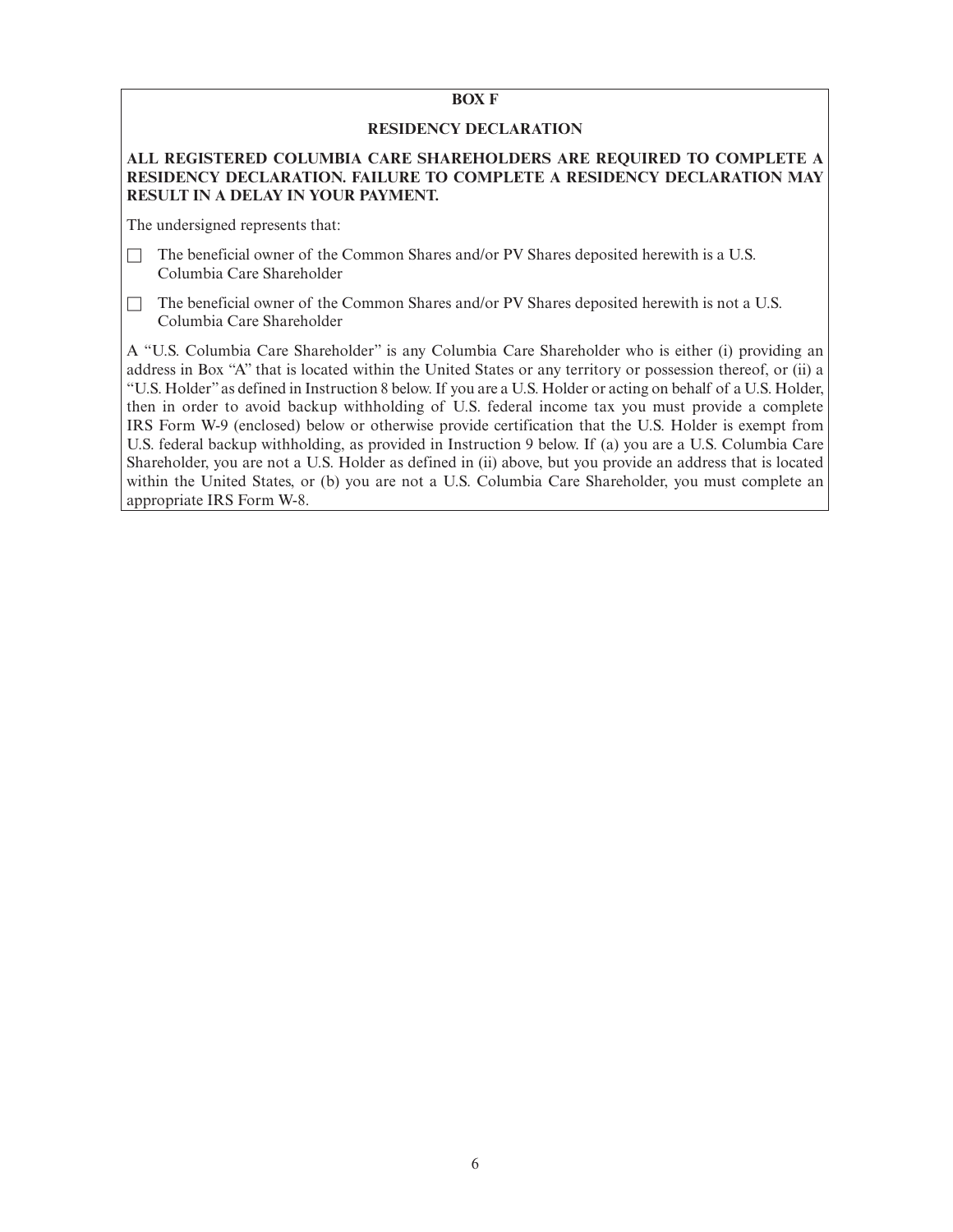#### **TO BE COMPLETED ONLY BY U.S. HOLDERS OF COMMON SHARES AND/OR PV SHARES**

**Note: Please review carefully Instruction 8 below**

**regarding U.S. federal backup withholding before completing the following information.**

| Form<br>(Rev. October 2018)<br>Department of the Treasury<br><b>Internal Revenue Service</b> |                                                                                                                                                                                                                                                                                                                                                                                                                                                                                                                                                                                                                                                                                                                                                                                                                                                                                                      | <b>Request for Taxpayer</b><br><b>Identification Number and Certification</b><br>$\triangleright$ Go to www.irs.gov/FormW9 for instructions and the latest information.                         |                                         |               | <b>Give Form to the</b><br>requester. Do not<br>send to the IRS.                                                                                                                                                             |
|----------------------------------------------------------------------------------------------|------------------------------------------------------------------------------------------------------------------------------------------------------------------------------------------------------------------------------------------------------------------------------------------------------------------------------------------------------------------------------------------------------------------------------------------------------------------------------------------------------------------------------------------------------------------------------------------------------------------------------------------------------------------------------------------------------------------------------------------------------------------------------------------------------------------------------------------------------------------------------------------------------|-------------------------------------------------------------------------------------------------------------------------------------------------------------------------------------------------|-----------------------------------------|---------------|------------------------------------------------------------------------------------------------------------------------------------------------------------------------------------------------------------------------------|
|                                                                                              |                                                                                                                                                                                                                                                                                                                                                                                                                                                                                                                                                                                                                                                                                                                                                                                                                                                                                                      | 1 Name (as shown on your income tax return). Name is required on this line; do not leave this line blank.<br>2 Business name/disregarded entity name, if different from above                   |                                         |               |                                                                                                                                                                                                                              |
| Specific Instructions on page 3.<br>Print or type.                                           | 3 Check appropriate box for federal tax classification of the person whose name is entered on line 1. Check only one of the<br>following seven boxes.<br>$\Box$ C Corporation<br>$\Box$ S Corporation<br>$\Box$ Partnership<br>Trust/estate<br>Individual/sole proprietor or<br>single-member LLC<br>Limited liability company. Enter the tax classification (C=C corporation, S=S corporation, P=Partnership)<br>Note: Check the appropriate box in the line above for the tax classification of the single-member owner. Do not check<br>LLC if the LLC is classified as a single-member LLC that is disregarded from the owner unless the owner of the LLC is<br>another LLC that is not disregarded from the owner for U.S. federal tax purposes. Otherwise, a single-member LLC that is<br>disregarded from the owner should check the appropriate box for the tax classification of its owner. |                                                                                                                                                                                                 |                                         | code (if any) | 4 Exemptions (codes apply only to<br>certain entities, not individuals; see<br>instructions on page 3):<br>Exempt payee code (if any)<br>Exemption from FATCA reporting<br>(Applies to accounts maintained outside the U.S.) |
| See                                                                                          | Other (see instructions) $\blacktriangleright$<br>5 Address (number, street, and apt. or suite no.) See instructions.<br>6 City, state, and ZIP code                                                                                                                                                                                                                                                                                                                                                                                                                                                                                                                                                                                                                                                                                                                                                 |                                                                                                                                                                                                 | Requester's name and address (optional) |               |                                                                                                                                                                                                                              |
| Part I                                                                                       |                                                                                                                                                                                                                                                                                                                                                                                                                                                                                                                                                                                                                                                                                                                                                                                                                                                                                                      | 7 List account number(s) here (optional)<br><b>Taxpayer Identification Number (TIN)</b><br>Enter your TIN in the appropriate boy. The TIN provided must match the name given on line 1 to avoid | Social security number                  |               |                                                                                                                                                                                                                              |

Enter your TIN in the appropriate box. The TIN provided must match the name given on line 1 to avoid backup withholding. For individuals, this is generally your social security number (SSN). However, for a resident alien, sole proprietor, or disregarded entity, see the instructions for Part I, later. For other entities, it is your employer identification number (EIN). If you do not have a number, see *How to get a TIN*, later.

**Note:** If the account is in more than one name, see the instructions for line 1. Also see *What Name and Number To Give the Requester* for guidelines on whose number to enter.

| Part II. | <b>Certification</b> |
|----------|----------------------|
|          |                      |

Under penalties of perjury, I certify that:

1. The number shown on this form is my correct taxpayer identification number (or I am waiting for a number to be issued to me); and

2. I am not subject to backup withholding because: (a) I am exempt from backup withholding, or (b) I have not been notified by the Internal Revenue Service (IRS) that I am subject to backup withholding as a result of a failure to report all interest or dividends, or (c) the IRS has notified me that I am no longer subject to backup withholding; and

3. I am a U.S. citizen or other U.S. person (defined in the instructions); and

4. The FATCA code(s) entered on this form (if any) indicating that I am exempt from FATCA reporting is correct.

**Certification instructions.** You must cross out item 2 above if you have been notified by the IRS that you are currently subject to backup withholding because you have failed to report all interest and dividends on your tax return. For real estate transactions, item 2 does not apply. For mortgage interest paid, acquisition or abandonment of secured property, cancellation of debt, contributions to an individual retirement arrangement (IRA), and generally, payments other than interest and dividends, you are not required to sign the certification, but you must provide your correct TIN. See the instructions for Part II, later.

| <b>Sign</b> | Signature of                      |      |
|-------------|-----------------------------------|------|
| Here        | U.S. person $\blacktriangleright$ | Date |

**– –**

**–**

**Employer identification number**

**or**

#### **NOTE: FAILURE TO COMPLETE AND RETURN THIS IRS FORM W-9 MAY RESULT IN U.S. FEDERAL BACKUP WITHHOLDING OF 24% OF ANY PAYMENTS MADE TO YOU.**

**Please visit the IRS website at http://www.irs.gov/instructions/iw9/index.html for instructions on completing this form.**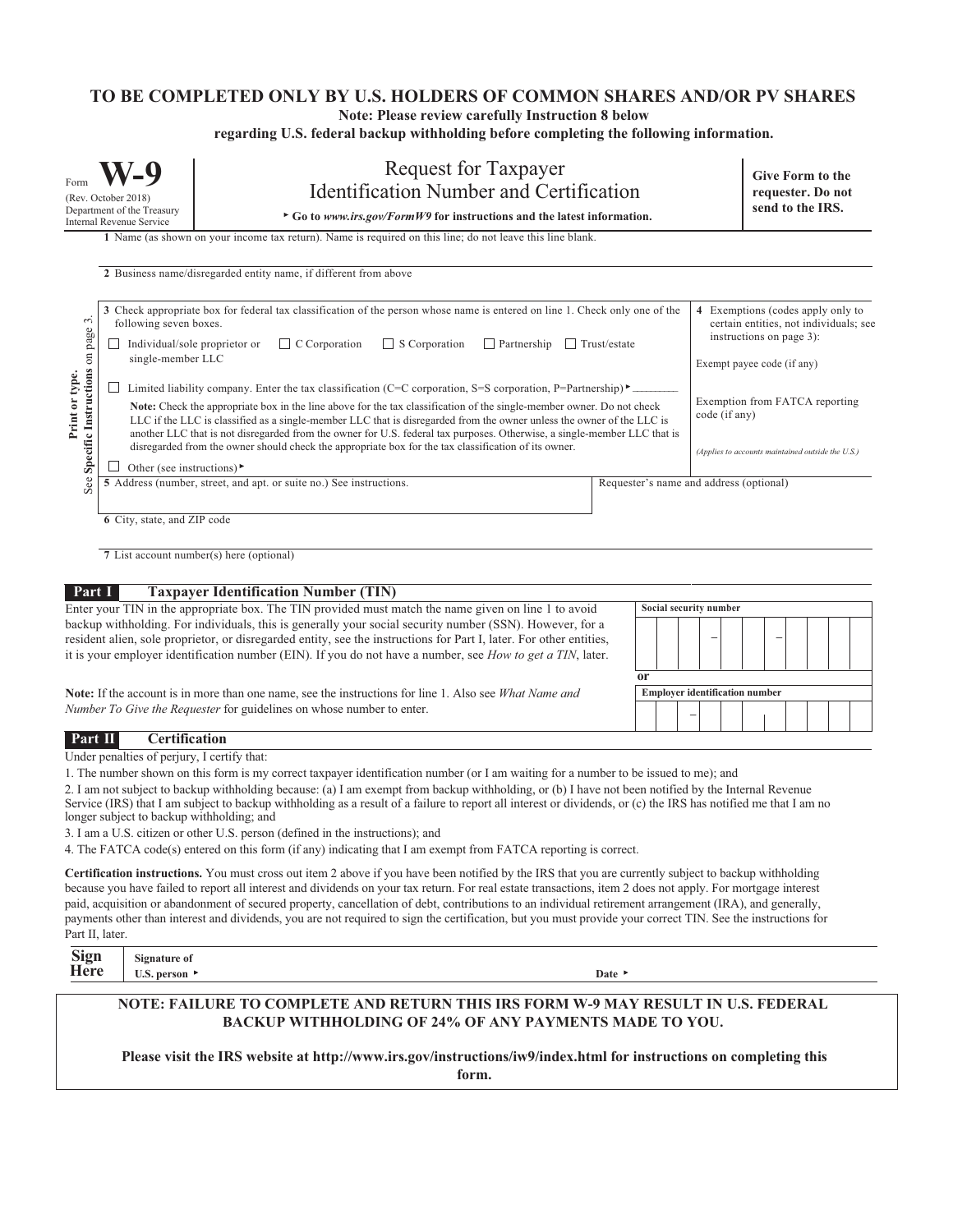# **BOX G**

# **CERTIFICATE OF AWAITING TAXPAYER IDENTIFICATION NUMBER**

# **YOU MUST COMPLETE THE FOLLOWING CERTIFICATE IF YOU CHECKED THE "AWAITING TIN" BOX ON THE IRS FORM W-9.**

I certify under penalties of perjury that (i) a TIN has not been issued to me, (ii) either (a) I have mailed an application to receive a TIN to the appropriate Internal Revenue Service Center or Social Security Administration Office or (b) I intend to mail or deliver an application in the near future, and (iii) I understand that if I do not provide a TIN within 60 days, I will be subject to U.S. federal backup withholding at a rate of 24% of all reportable payments made to me.

(Signature of U.S. Shareholder) (Date)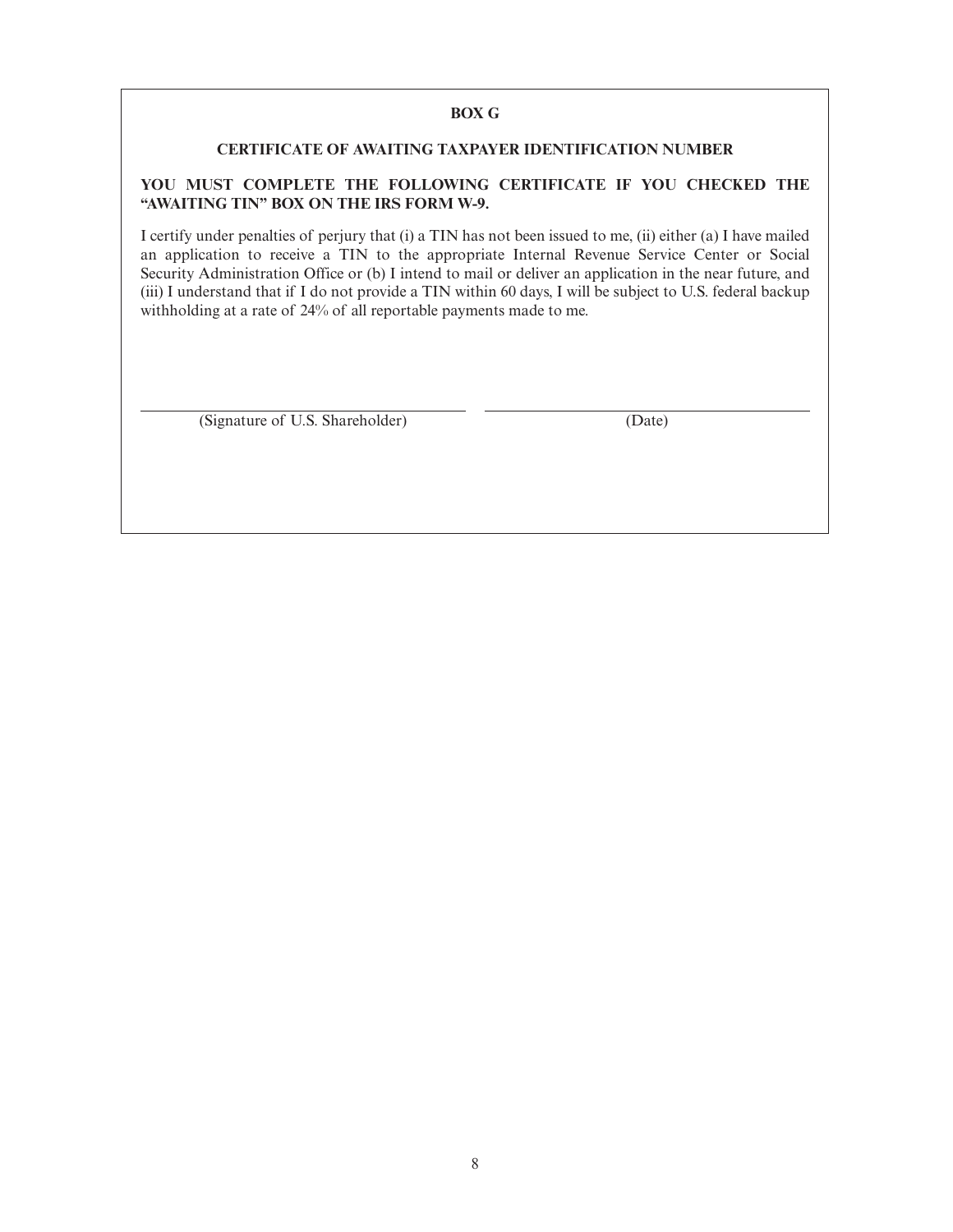#### **BOX H**

#### **ELECTION**

**This Box H applies only to Columbia Care Shareholders that meet specific eligibility criteria (as set out below) that choose to elect to have their Company Shares be Elected Company Shares (as defined below). An election made by a Columbia Care Shareholder that does not meet the eligibility criteria described herein will not be valid and such Columbia Care Shareholder will be treated in the manner the Columbia Care Shareholder would have been treated if an election had not been made.**

A summary of the principal Canadian federal income tax considerations in respect of the Arrangement including in respect of an eligible Columbia Care Shareholder that elects to have their Company Shares be Elected Company Shares, is included in the Circular under the heading "*Certain Canadian Federal Income Tax Considerations for Shareholders.*"

Under the Arrangement, Columbia Care Shareholders that at the Effective Time hold Elected Company Shares will dispose of their Common Shares (including any Common Shares held following the Conversion) directly to the Purchaser in exchange for Purchaser Shares, in accordance with the terms of the Arrangement. Columbia Care Shareholders that hold Company Shares that are not Elected Company Shares will dispose of their Common Shares (including any Common Shares held following the Conversion) directly to AcquisitionCo in exchange for Purchaser Shares, in accordance with the terms of the Arrangement.

An "**Elected Company Share**" means any Common Share (including any Common Share held following the Conversion) that a Columbia Care Shareholder validly elected (by marking the appropriate box below and depositing this Letter with the Depositary prior to the Election Deadline) to transfer directly to the Purchaser under the Arrangement as provided for in the Plan of Arrangement, provided that at the Effective Time such electing Columbia Care Shareholder is not (a) a person who holds the Common Share other than as capital property for purposes of the Tax Act, (b) a non-resident person for the purposes of the Tax Act, unless that Columbia Care Shareholder holds the Common Share as part of a business carried on by the person in Canada, as determined for the purposes of the Tax Act, (c) a partnership that is not a Canadian partnership for the purposes of the Tax Act, or (d) a person exempt from tax under section 149 of the Tax Act, which, for greater certainty, includes a trust governed by a registered retirement savings plan, registered retirement income fund, registered disability savings plan, deferred profit sharing plan, registered education savings plan or a tax-free savings account, each as defined in the Tax Act.

A Columbia Care Shareholder that is eligible to elect and so elects to have its Common Shares (including any Common Shares held following the Conversion) be Elected Company Shares will dispose of its Elected Company Shares to the Purchaser under the Arrangement in a tax-deferred transaction, provided the Columbia Care Shareholder does not include any portion of the capital gain (or capital loss), otherwise determined in respect of the exchange, in computing its income for the taxation year which includes the Arrangement. For more information, refer to the summary of the principal Canadian federal income tax considerations in respect of the Arrangement included in the Circular under "*Certain Canadian Federal Income Tax Considerations for Shareholders.*"

A Columbia Care Shareholder that is not eligible to or does not elect to have its Common Shares (including any Common Shares held following the Conversion) be Elected Company Shares will dispose of its Common Shares (including any Common Shares held following the Conversion) to AcquisitionCo under the Arrangement in a potentially taxable transaction for Canadian income tax purposes. **The Canadian federal income tax consequences may be materially different for Columbia Care Shareholders that hold Elected Company Shares and Columbia Care Shareholders that do not hold Elected Company Shares. Columbia Care Shareholders should consult with and rely upon their own tax advisors for advice in respect of the consequences to them of the Arrangement, having regard to their particular circumstances.**

**All eligible Columbia Care Shareholders that wish to elect must place an "X" in the box below.**

☐

Mark here if you are a Columbia Care Shareholder that meets the specific eligibility criteria (as set out above), and hereby elects to have its Common Shares (including any Common Shares held following the Conversion) be treated as Elected Company Shares.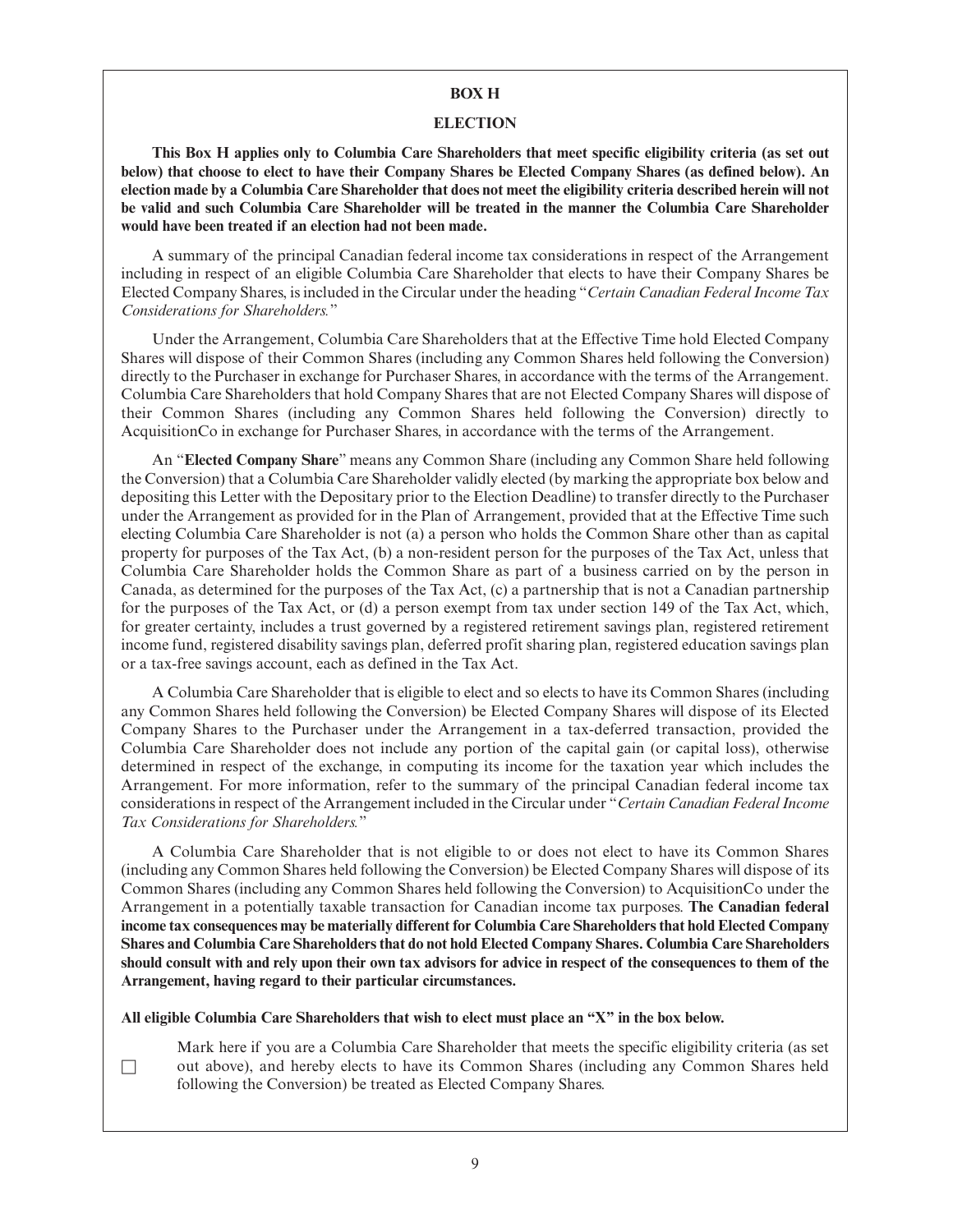#### **REPRESENTATIONS AND WARRANTIES**

By completing and signing this Letter, the registered Columbia Care Shareholder completing this Letter (the "**Signatory**") represents, warrants, agrees, covenants, instructs and acknowledges to the Company, the Purchaser and the Depositary as follows:

- 1. (i) The Signatory is the registered owner of the Deposited Shares being transmitted, (ii) the Deposited Shares will be transferred by the Signatory free and clear of all mortgages, liens, charges, encumbrances, security interests and adverse claims, (iii) the Signatory has full power and authority to execute and deliver this Letter and transfer the Deposited Shares, and all information inserted into this Letter by the Signatory is accurate, (iv) the Deposited Shares have not been sold, assigned or transferred, nor has any agreement been entered into to sell, assign or transfer any Deposited Shares to any other person, (v) the surrender of the Deposited Shares complies with applicable laws, (vi) the Signatory will execute and deliver any additional documents necessary or desirable to complete the surrender of the Deposited Shares, (vii) the Signatory will not, prior to the Effective Date, transfer or permit to be transferred any of the Deposited Shares; and (viii) either the Signatory is not a U.S. Holder and has completed and returned to the Depositary with this Letter an appropriate IRS Form W-8, or the Signatory is a U.S. Holder, of Deposited Shares and has completed and returned to the Depositary with this Letter an IRS Form W-9 (see Item 8 under "Instructions"). The Signatory represents that he, she or it has received and has reviewed and understood the contents of the Circular. The covenants, representations and warranties of the Signatory contained herein survive the completion of the Arrangement.
- 2. At the Effective Time, all of the right, title and interest of the undersigned in and to the Deposited Shares and in and to any and all dividends, distributions, payments, securities, rights, warrants, assets or other interests (collectively, "**distributions**") which may be declared, paid, accrued, issued, distributed, made or transferred on or in respect of the Deposited Shares or any of them as and from the Effective Date, as well as the right of the undersigned to receive any and all distributions shall have been assigned to the Purchaser. The undersigned irrevocably constitutes and appoints the Depositary and any one officer or director of the Purchaser, or any other person designated by the Purchaser in writing, the true and lawful agent, attorney and attorney-in-fact of the undersigned with respect to the Deposited Shares purchased by the Purchaser in connection with the Arrangement with full power of substitution (such power of attorney, being coupled with an interest, being irrevocable) to, in the name of and on behalf of the undersigned, (a) register or record the transfer of such Deposited Shares consisting of securities on the registers of the Company, and (b) execute and negotiate any cheques or other instruments representing any such distribution payable to or to the order of the undersigned.
- 3. Except for any proxy deposited with respect to the vote on the Arrangement Resolution in connection with the Meeting or for any matters to be voted on at an annual meeting of Columbia Care Shareholders, the Signatory revokes any and all authority, other than as granted in this Letter, whether as agent, attorney-in-fact, attorney, proxy or otherwise, previously conferred or agreed to be conferred by the Signatory at any time with respect to the Deposited Shares (other than in respect of any matters to be voted on at an annual meeting of Columbia Care Shareholders). No subsequent authority, whether as agent, attorney-in-fact, attorney, proxy or otherwise, will be granted with respect to the Deposited Shares. All authority conferred or agreed to be conferred by the Signatory in this Letter shall survive the death or incapacity of the Signatory and any obligations of the Signatory hereunder shall be binding upon the heirs, legal representatives, successors and assigns of the Signatory.
- 4. The Signatory surrenders to the Purchaser, in accordance with the terms of the Plan of Arrangement, all right, title and interest in and to the Deposited Shares and irrevocably appoints and constitutes the Depositary the lawful attorney of the Signatory, with full power of substitution to deliver the DRS Advices or certificates representing the Purchaser Shares pursuant to the Arrangement and to effect the transfer of the Deposited Shares on the books and records of the Company.
- 5. The Signatory will, upon request, execute any signature guarantees or additional documents deemed by the Depositary to be reasonably necessary or desirable to complete the transfer of the Deposited Shares contemplated by this Letter.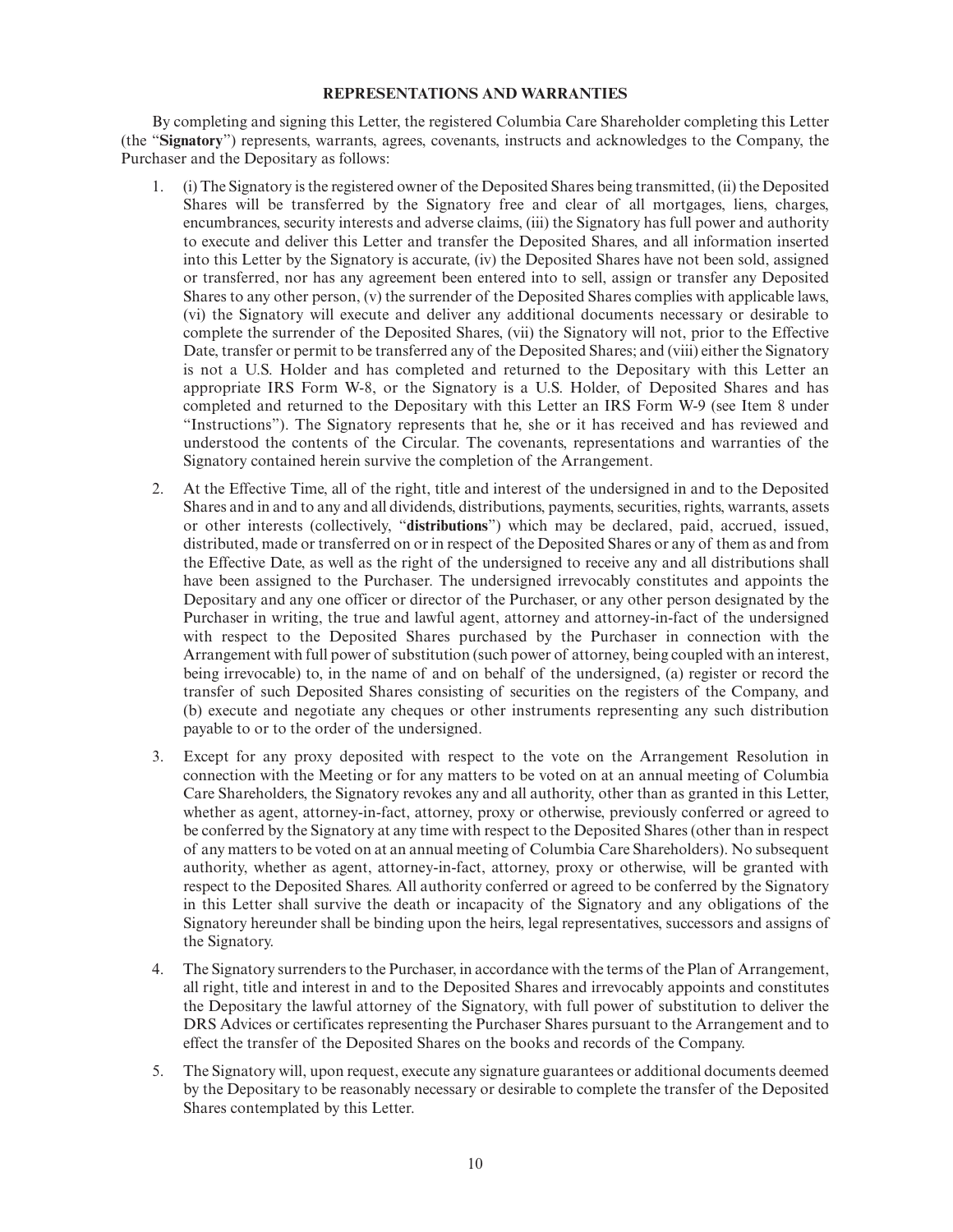- 6. The Signatory instructs the Depositary to mail the DRS Advices or certificates representing the Purchaser Shares and the cheque representing the amount of Cash Consideration (as applicable) that the undersigned is entitled to pursuant to the Arrangement in respect of the Deposited Shares promptly after the Effective Time by first class insured mail, postage pre-paid to the undersigned, or to hold such DRS Advices or certificates representing the Purchaser Shares and the cheque representing the amount of Cash Consideration (as applicable) for pick-up, in accordance with the instructions given above. The undersigned acknowledges that the delivery of DRS Advices or certificates representing the applicable number of Purchaser Shares to which the undersigned is entitled pursuant to the Arrangement, and the delivery of the cheque in the amount of cash to which the undersigned is entitled pursuant to the Arrangement will completely discharge any and all obligations of the Company, the Purchaser and the Depositary with respect to the matters contemplated by this Letter and the Arrangement.
- 7. If the Arrangement is not completed or proceeded with and the undersigned has provided the Depositary with the Deposited Shares, the enclosed DRS Advice(s) or certificate(s) representing the Deposited Shares and all other ancillary documents will be returned as soon as possible to the undersigned at the address of record or otherwise set out below in Box A or, failing such address being specified, to the undersigned at the address of the undersigned as it appears on the applicable share register of the Company. For greater certainty, the undersigned may wait until the Arrangement is completed before they deliver their Common Shares and/or PV Shares.
- 8. It is understood that the undersigned will not receive the Purchaser Shares and/or cash in respect of the Deposited Shares until the Arrangement is consummated and until the DRS Advice(s) or certificate(s) representing the Deposited Shares owned by the Signatory are received by the Depositary at the address set forth on the back of this Letter, together with a properly completed and duly executed Letter and such additional documents as the Depositary may require, and until the same are processed by the Depositary. It is understood that under no circumstances will interest accrue or be paid in respect of the Cash Consideration payable for the Deposited Shares in connection with the Arrangement.
- 9. Under no circumstances will interest on any Cash Consideration that the undersigned is entitled to pursuant to the Arrangement accrue or be paid to Columbia Care Shareholders, regardless of any delay in making such payment.
- 10. By reason of the use of this Letter by the Signatory, the Signatory is deemed to have required that any contract evidenced by the Arrangement as accepted through this Letter, as well as all documents related thereto, be drawn exclusively in the English language. *En raison de l'usage des présentes letter d'envoi et formule de choix par le soussigné, ce dernier est repute avoir demandé que tout contrat attesté par l'arrangement, qui est accepté au moyen des présentes letter d'envoi et formule de choix, de meme que tous les documents qui s'y rapportent, soient rédigés exclusivement en anglais.*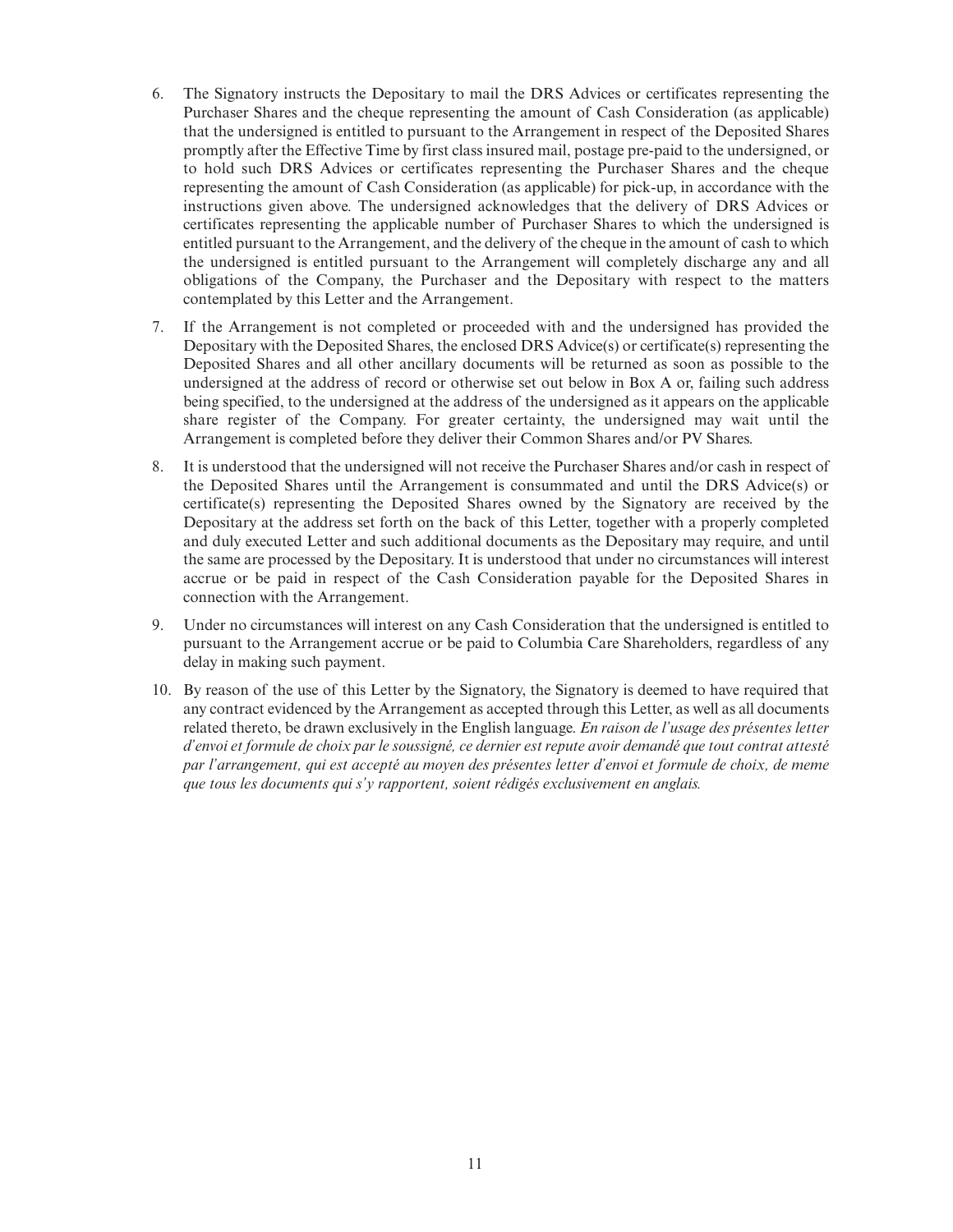#### **INSTRUCTIONS**

# **1. Use of this Letter**

(a) This Letter (or a manually signed facsimile thereof), together with the accompanying certificate(s) or DRS Advice(s) representing Deposited Shares and all other required documents, must be received by the Depositary at the office listed below:

## **By Mail, by Hand or by Courier**

#### **ODYSSEY TRUST COMPANY**

**67 Yonge Street, Suite 702 Toronto, Ontario M5E 1J8**

#### **Attention: Corporate Actions**

- (b) The method of delivery of this Letter and any accompanying certificates or DRS Advices representing Deposited Shares and all other required documents is at the option and risk of the person depositing the same, and delivery will be deemed effective only when such documents are actually received by the Depositary. The Company recommends that such documents be delivered by hand to the Depositary at the applicable address specified above and a receipt be obtained. However, if documents are mailed, the Company recommends that registered mail be used and that appropriate insurance be obtained. Delivery of this Letter to an address other than as specified above will not constitute valid delivery to the Depositary.
- (c) All questions as to validity, form, eligibility (including timely receipt) and acceptance of any Common Shares and/or PV Shares deposited pursuant to the Arrangement will be determined by the Purchaser in its sole discretion. Depositing registered Columbia Care Shareholders agree that such determination shall be final and binding. Columbia Care reserves the right if they so elect in their absolution discretion to instruct the Depositary to waive any defect or irregularity contained in any Letter of Transmittal and/or accompanying documents received by it.

#### **2. Signatures**

- (a) This Letter must be completed, dated and signed by the registered holder of Common Shares and/or PV Shares or by such person's duly authorized representative in accordance with Instruction 4 below.
- (b) If this Letter is signed by the registered owner(s) of the accompanying certificate(s) or DRS Advice(s), such signature(s) on this Letter must correspond with the name(s) as registered or as written on the face of such certificate(s) or DRS Advice(s) without any change whatsoever, and the certificate(s) or DRS Advice(s) need not be endorsed. If such transmitted certificate(s) or DRS Advice(s) is owned of record by two or more joint owners, all such owners must sign this Letter.
- (c) If this Letter is executed by a person other than the registered owner(s) of the accompanying certificate(s) or DRS Advice(s) deposited herewith:
	- (i) the certificate(s) or DRS Advice(s) must be endorsed or be accompanied by appropriate share transfer power(s) of attorney properly completed by the registered owner(s); and
	- (ii) the signature(s) on such endorsement or share transfer power(s) of attorney must correspond exactly to the name(s) of the registered owner(s) as registered or as appearing on the certificate(s) or DRS Advice(s) and must be guaranteed by an Eligible Institution (as defined below) as noted in Instruction 3 below.

#### **3. Guarantee of Signature**

(a) If this Letter is signed by a person other than the registered owner(s) of the accompanying certificate(s) or DRS Advice(s), or if the Arrangement is not completed and the accompanying certificate(s) or DRS Advice(s) is to be returned to a person other than such registered owner(s), or sent to an address other than the address of the registered owner(s) as shown on the registers of our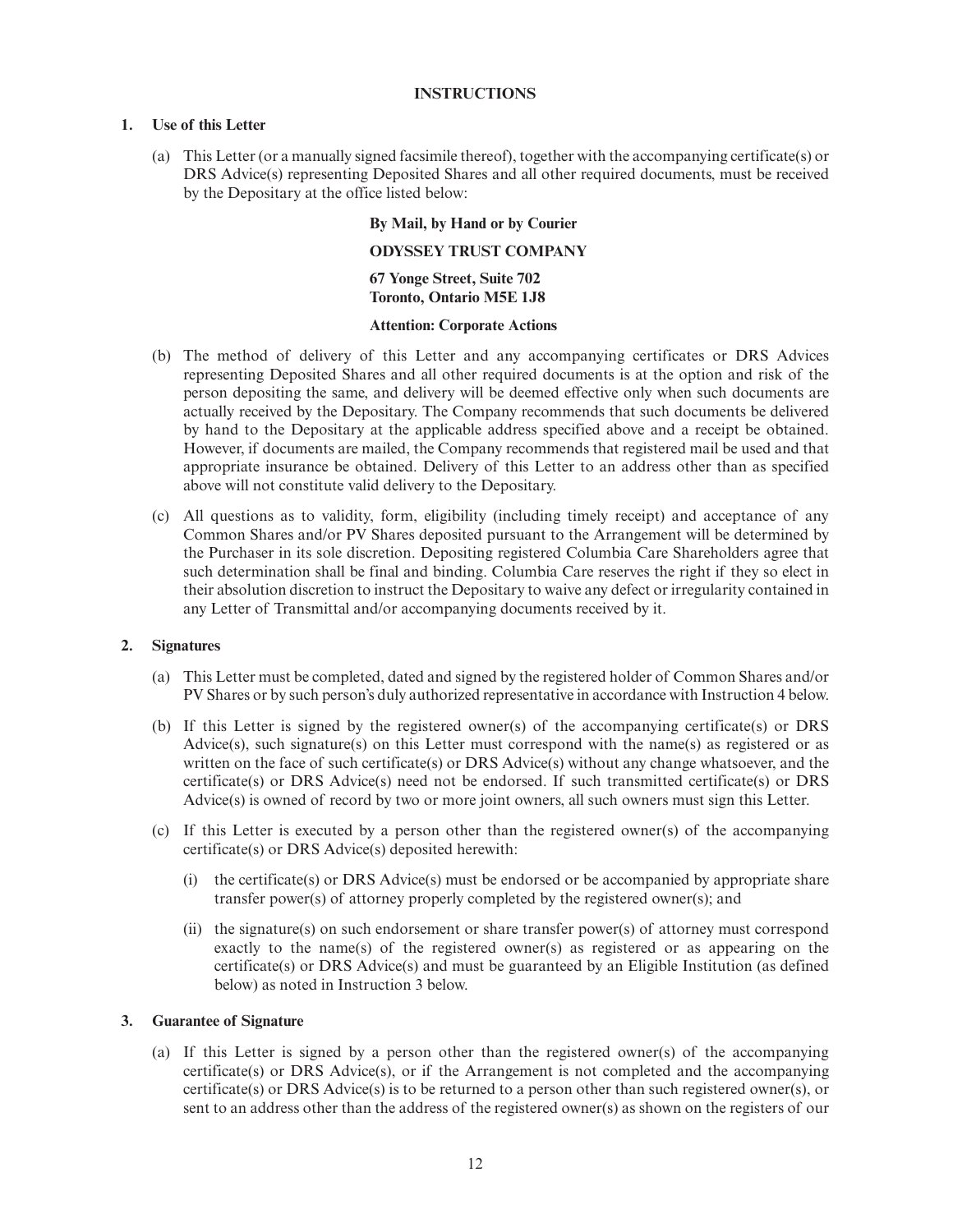transfer agent, or if the payment is to be issued in the name of a person other than the registered owner of the accompanying certificate(s) or DRS Advice(s), such signature(s) must be guaranteed by an Eligible Institution, or in some other manner satisfactory to the Depositary (except that no guarantee is required if the signature is that of an Eligible Institution).

(b) An "**Eligible Institution**" means a Canadian Schedule 1 chartered bank, a member of the Securities Transfer Agent Medallion Program (STAMP), a member of the Stock Exchange Medallion Program (SEMP) or a member of the New York Stock Exchange Inc. Medallion Signature Program (MSP). Members of these programs are usually members of a recognized stock exchange in Canada or the United States, members of the Investment Industry Regulatory Organization of Canada, members of the Financial Industry Regulatory Authority, Inc. or banks and trust companies in the United States.

#### **4. Fiduciaries, Representatives and Authorizations**

If this Letter is executed by a person as an executor, administrator, trustee or guardian, or on behalf of a corporation, partnership or association or is executed by any other person acting in a representative or fiduciary capacity, this Letter must be accompanied by satisfactory evidence of their proof of appointment and authority to act. Any of the Company, the Purchaser or the Depositary, in their discretion, may require additional evidence of appointment or authority or additional documentation.

#### **5. Miscellaneous**

- (a) If the space provided in this Letter is insufficient, the requested information should be set out on a separate list and attached to this Letter.
- (b) If Common Shares and/or PV Shares are registered in different forms (e.g., "John Doe" and "J. Doe"), a separate Letter should be signed for each different registration.
- (c) No alternative, conditional or contingent deposits will be accepted.
- (d) Additional copies of this Letter may be obtained from the Depositary at its address listed above.
- (e) This Letter will be construed in accordance with and governed by the laws of the Province of British Columbia and the laws of Canada applicable therein.
- (f) Before completing this Letter, you are urged to read the accompanying Circular and discuss any questions with financial, legal and/or tax advisors.
- (g) The Purchaser reserves the right, if it so elects, in its absolute discretion, to instruct the Depositary to waive any defect or irregularity contained in any Letter received by it.

#### **6. Currency of Payment**

Any Cash Consideration paid to Columbia Care Shareholders will be denominated in Canadian dollars.

#### **7. Lost Certificates**

Where a certificate for Common Shares or PV Shares has been destroyed, lost or stolen, the registered Columbia Care Shareholder of that certificate should complete this Letter as fully as possible and forward it, together with a letter describing the loss, to the Depositary at its office specified above. The Depositary and/or the registrar and transfer agent for the Common Shares or PV Shares will respond with replacement requirements (which will include a bonding or indemnity requirement) that must be satisfied in order for the registered Columbia Care Shareholder to receive the Consideration in accordance with the Arrangement.

#### **8. IRS Forms W-8 and W-9**

In order to avoid "backup withholding" of U.S. federal income tax on payments made on the Deposited Shares, a registered Columbia Care Shareholder that is a U.S. Holder (as defined below) of Common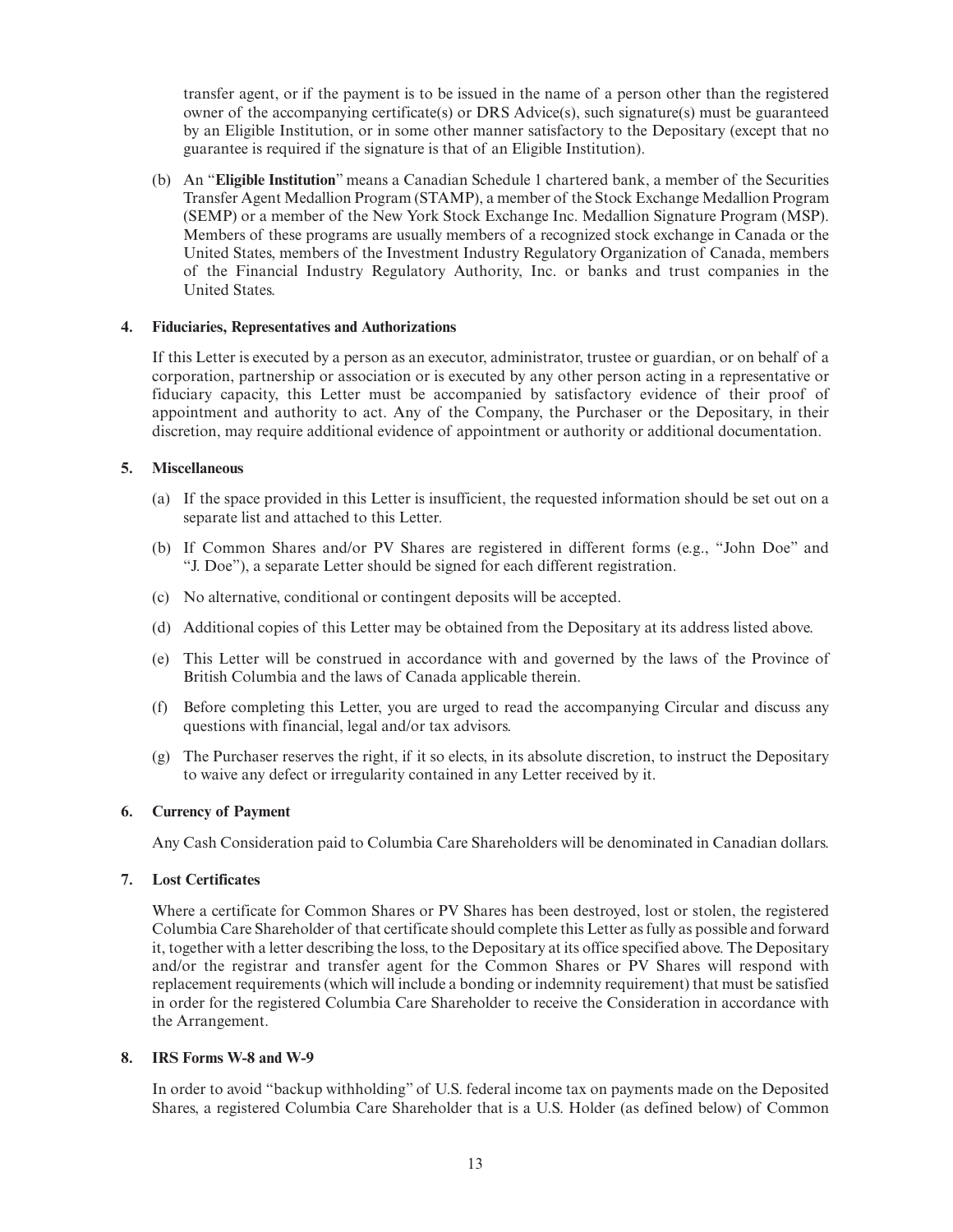Shares and/or PV Shares must generally provide the person's correct U.S. taxpayer identification number ("**TIN**") on the IRS Form W-9 attached hereto and certify, under penalties of perjury, that such number is correct and that such registered Columbia Care Shareholder is not subject to U.S. federal backup withholding and that such Columbia Care Shareholder is a U.S. person (including a U.S. resident alien). If the correct TIN is not provided or if any other information is not correctly provided, payments made with respect to the Common Shares and/or PV Shares may be subject to U.S. federal backup withholding of 24%. For the purposes of this Letter, a "U.S. Holder" means: a beneficial owner of Common Shares and/or PV Shares that, for U.S. federal income tax purposes, is (a) an individual citizen or resident of the United States, (b) a corporation, or other entity classified as a corporation for United States federal income tax purposes, that is created or organized in or under the laws of the United States or any state in the United States, including the District of Columbia, (c) an estate if the income of such estate is subject to United States federal income tax regardless of the source of such income, (d) a trust if (i) such trust has validly elected to be treated as a U.S. person for United States federal income tax purposes or (ii) a United States court is able to exercise primary supervision over the administration of such trust and one or more U.S. persons have the authority to control all substantial decisions of such trust, or (e) a partnership, limited liability company or other entity classified as a partnership for United States tax purposes that is created or organized in or under the laws of the United States or any state in the United States, including the District of Columbia. For the purposes of this Letter, a "Non-U.S. Holder" means a beneficial owner of Common Shares and/or PV Shares that is not a U.S. Holder.

U.S. federal backup withholding is not an additional U.S. federal income tax. Rather, the U.S. federal income tax liability of persons subject to U.S. federal backup withholding will be reduced by the amount of U.S. federal income tax withheld. If U.S. federal backup withholding results in an overpayment of U.S. federal income taxes, a refund may be obtained provided that the required information is timely furnished to the Internal Revenue Service (the "**IRS**").

Certain persons (including, among others, corporations, certain "not-for-profit" organizations, and certain non-U.S. persons) are not subject to U.S. federal backup withholding. A registered Columbia Care Shareholder that is a U.S. Holder of Common Shares and/or PV Shares should consult his, her or its tax advisor as to the Columbia Care Shareholder's qualification for an exemption from U.S. federal backup withholding and the procedure for obtaining such exemption.

The TIN for an individual U.S. citizen or resident is the individual's U.S. social security number. The TIN for a U.S. entity, trust or estate is that person's U.S. employer identification number.

Inserting the words "Awaiting TIN" on Part II of the IRS Form W-9 may be indicated if a registered Columbia Care Shareholder has not been issued a TIN and has applied for a TIN or intends to apply for a TIN in the near future. If the "Awaiting TIN" box is indicated the registered Columbia Care Shareholder that is a U.S. Holder of Common Shares and/or PV Shares must also complete the Certificate of Awaiting Taxpayer Identification Number found in Box G in order to avoid U.S. federal backup withholding. If a registered Columbia Care Shareholder that is a U.S. Holder of Common Shares and/or PV Shares completes the Certificate of Awaiting Taxpayer Identification Number but does not provide a TIN within 60 days, such registered Columbia Care Shareholder will be subject to U.S. federal backup withholding at a rate of 24% until a TIN is provided.

**Failure to furnish TIN** — If you are a U.S. Holder of Common Shares and/or PV Shares and you fail to furnish your correct TIN, you may be subject to a penalty of U.S.\$50 for each such failure unless your failure is due to reasonable cause and not to willful neglect.

In general, "foreign" persons (as defined for U.S. federal income tax purposes) are not subject to U.S. federal backup withholding. In order for Non-U.S. Holders to qualify as exempt recipients for U.S. federal backup withholding purposes, Non-U.S. Holders receiving payments should return the appropriate duly completed IRS Form W-8, copies of which are available from the Purchaser upon request.

**Columbia Care Shareholders should consult with and rely upon their own tax advisors for advice in respect of which IRS form is appropriate and/or how to fill out such form.**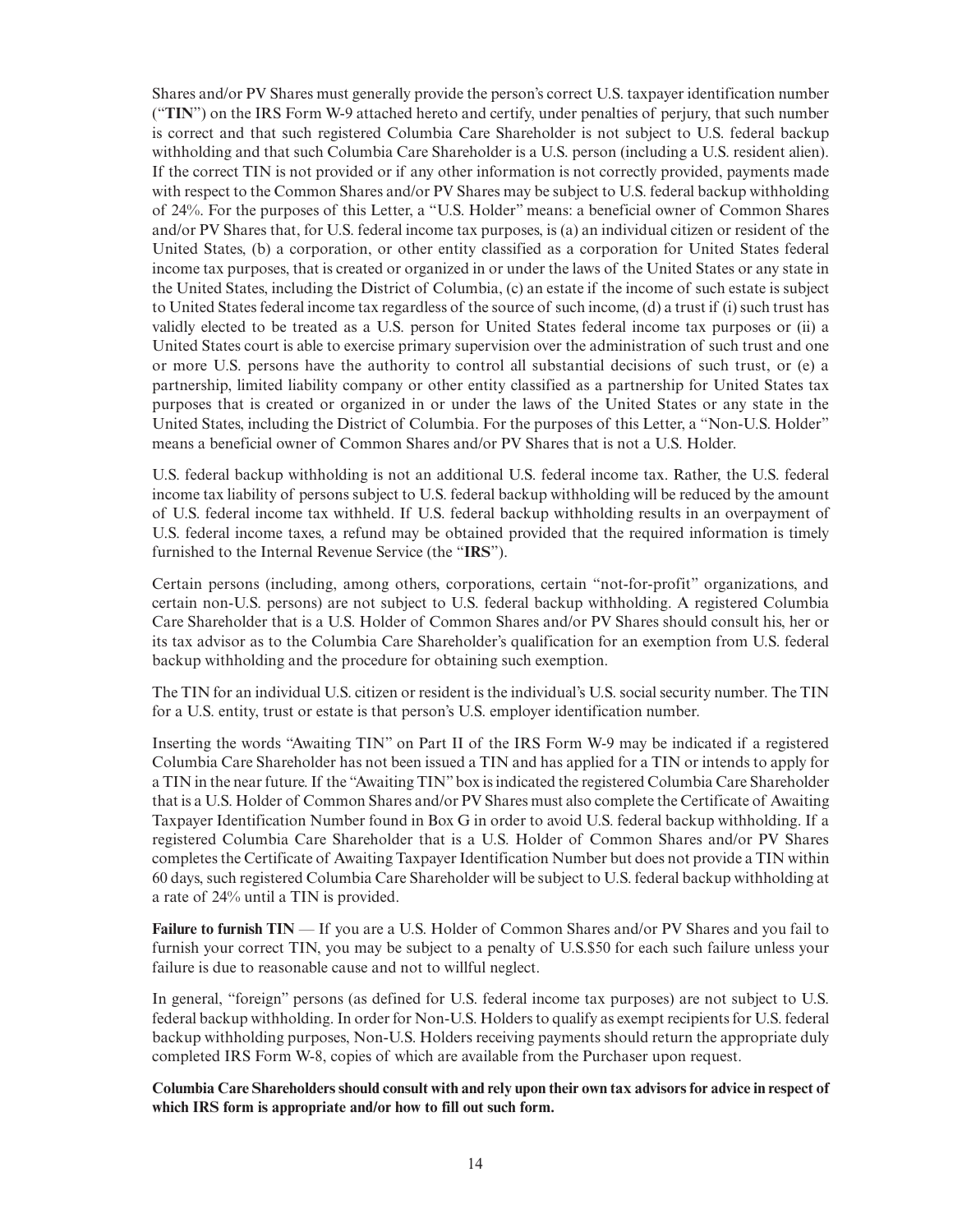# **9. Return of Certificates**

If the Arrangement does not proceed for any reason, any certificate or DRS Advice for Common Shares and/or PV Shares received by the Depositary will be returned to you forthwith at the address set forth above or, failing such address being specified, at your address as it appears on the applicable share register of the Company.

# **10. Privacy Notes**

The Depositary is committed to protecting personal information received from its clients. In the course of providing services to its clients, the Depositary receives certain non-public personal information. This information could include an individual's name, address, social insurance number, securities holdings and other financial information. The Depositary uses this information for lawful purposes relating to its services. The Depositary has prepared a privacy code relating to information practices and privacy protection. It is available by writing to the Depositary at 67 Yonge Street Suite 702, Toronto, ON, M5E 1J8, Attention: Chief Compliance Officer. The Depositary will use the information provided on this form in order to process the undersigned Columbia Care Shareholder's request and will treat the Columbia Care Shareholder's signature(s) on this form as such Columbia Care Shareholder's consent to the above.

*If you need assistance in completing this Letter, please contact Odyssey Trust Company at 587-885-0960, toll-free at 1-888-290-1175 or by email at corp.actions@odysseytrust.com, or contact your professional advisor*